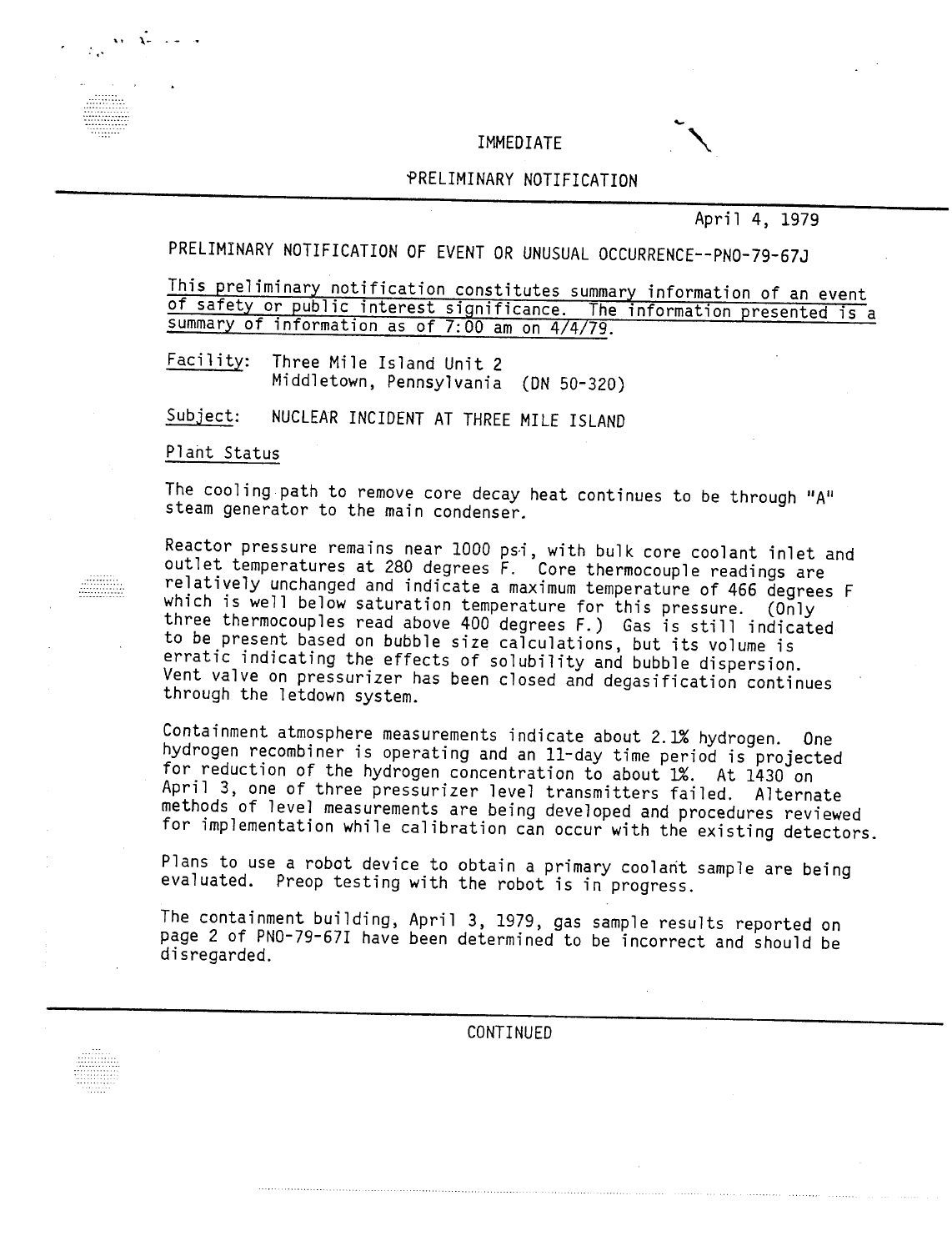Continued Page 2

 $\sim$   $\sim$   $\sim$ 

April 4, 1979 PNO-79-67J

#### Environmental Status

FDA has reanalyzed the river water sample collected the afternoon of April 2, 1979 at a location 2 miles downstream. The value of 39 picocuries per liter iodine-131 previously reported for this sample (PN-79-67I) has been found to be incorrect; no iodine above minimum detectable levels has been found.

ARMS flights were conducted at 9:00 am and 12:00 noon on April 3, 1979. The maximum radiation levels were detected during the 12:00 noon flight during which a maximum level of 2.0 mR/hr was measured at 1 mile from the plant; the level at 3 miles was 1.2 mR/hr. At a distance of.l mile the plume was 1 mile wide with centerline about 290°.

Two other flights were conducted at 12:30 a.m. and 3:00 a.m. on April 4. The earlier flight measured radiation levels of 0.3 mR/hr at 1 mile and 0.1 to 0.2 mR/hr at 3 miles at altitudes of 600-700 feet. The plume was 0.3 mile wide at one mile centered at about 210°. Past 3 miles the plume was undefined and radiation levels were about 0.05 mR/hr. The later flight measured radiation levels of 1.1 mR/hr at 1 mile, 0.5 mR/hr at 3 miles and 0.3 mR/hr at 6 miles, at an altitude of about 500 feet. The plume was 0.6 mile wide at a distance of 1 mile from the plant, centered at 235°.

Offsite ground surveys indicateq about 0.5 mR/hr for a brief period on the east side of the site. Radiation levels generally ranged from 0.01 to 0.02 mR/hr around the site.

An air sample for iodine-131 was collected in the plume at a location about 0.8 mile SSE of the plant. The iodine concentration in air was less than  $1 \times 10^{-10}$  microcuries per cubic centimeter.

Dose rates in populated areas as measured by NRC thermoluminescent dosimeters (TLDs) showed a slight increase from the previous day. The highest exposure rate was 0.41 mR/hr at a location 1 mile SSE of the plant. Following are the exposure rates for previously reported locations:

## Dose Rate (Milliroentgens per Hour)

|                                                                                                | 4/1/79                                                    | 4/2/79                                       | 4/3/79                                 |
|------------------------------------------------------------------------------------------------|-----------------------------------------------------------|----------------------------------------------|----------------------------------------|
| Falmouth<br>Middletown<br>Goldsboro<br>Goldsboro<br>Lewisberry<br>Pleasant Grove<br>York Haven | 0.15<br>0.044<br>0.13<br>0.040<br>0.053<br>0.041<br>0.074 | 0.01<br>0.01<br>0.05<br>0.02<br>0.02<br>0.02 | .20<br>.02<br>.07<br>.05<br>.04<br>.06 |
| Conewago Heights<br>Emigsville                                                                 | 0.044<br>0.053                                            | 0.02<br>0.02<br>0.02                         | .10<br>.07<br>. 07                     |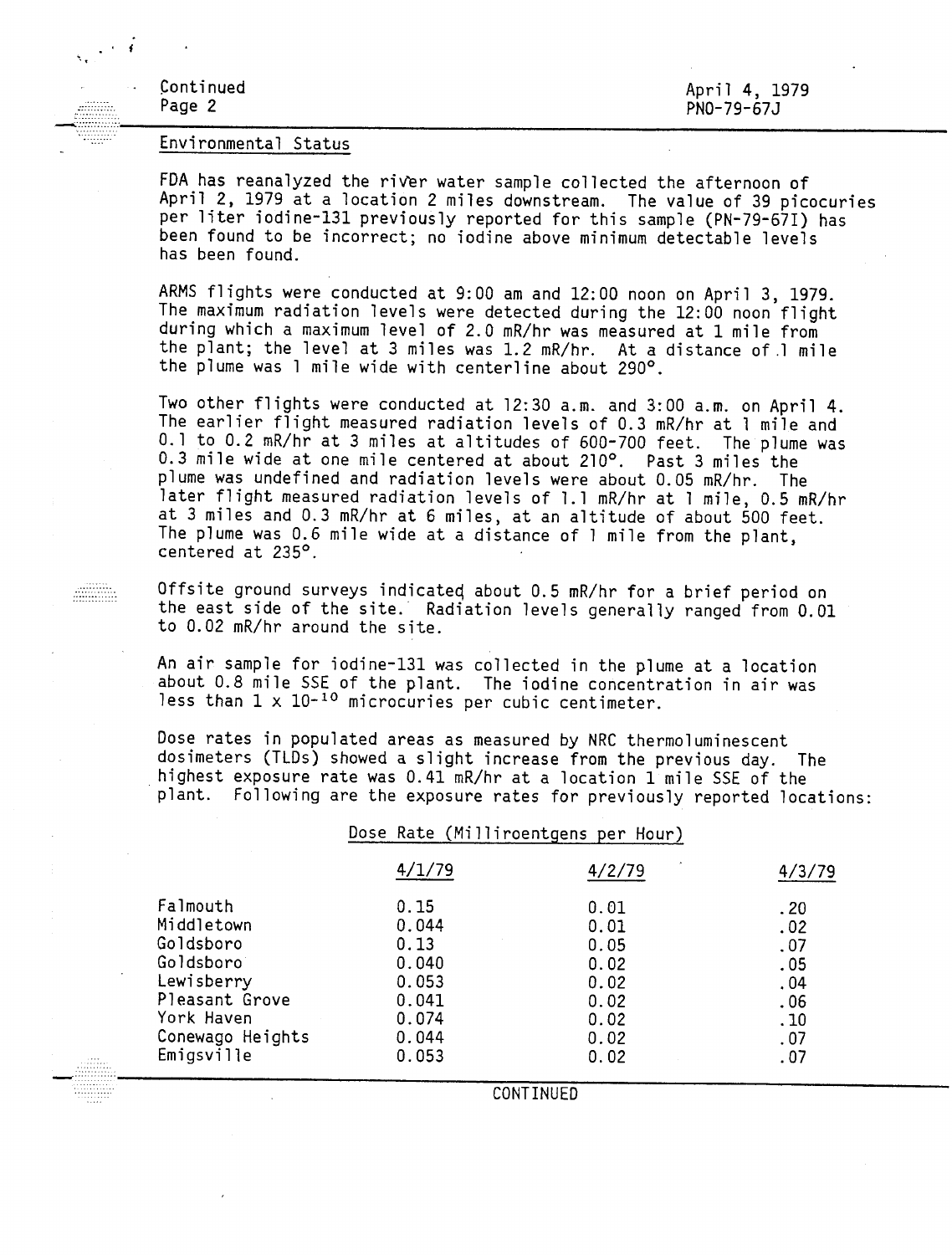# Summary of Environmental Monitoring

Data concerning iodine released to the environment has been gathered and evaluated by the NRC, other Federal agencies, the State of Pennsylvania, and by the licensee. Several of the monitoring programs have been ongoing almost since the outset of the incident which began early on 3/28/79.

This information is based on data available to NRC as of 0630, April 3, 1979.

# Water

A total of 130 offsite water samples were analyzed by NRC, DOE, and the Commonwealth of Pennsylvania. None of the 130 have shown any detectable radioiodine.

Based on calculations of the radioiodine released from the station to the river, it is estimated that the thyroid dose to any individual drinking the water is less than 0.2 mrem.

## Air

152 offsite air samples were taken during the period 3/28-4/2 and analyzed by NRC, DOE, the Commonwealth of Pennsylvania, and by the licensee at distances up to 40 miles from Three Mile Island. The radioactivity in air which has been measured is principally noble gases--xenon isotopes. Eight of the 152 samples have indicated concentrations of radioiodine ranging from  $2.7 \times 10^{-13}$  -  $2.4 \times 10^{-11}$ microcuries/cc. No radioiodine was detected in the other samples. The maximum activity detected is about one-fourth of the permissible concentration established in the NRC "Standards for Protection Against Radiation," in Title 10, Code of Federal Regulations, Part 20 (10 CFR 20).

Based on calculations of the radioiodines released from the station to the atmosphere, it is estimated that the thyroid dose to an individual at the site boundary is less than  $50$  mrem over a  $5$ -day period.

#### Milk

A total of 56 samples were collected from about 20 farms, located up to 13 miles in all directions from Three Mile Island. Of these, 38 showed no detectable radioiodine and 18 were reported as "no data." These analyses were conducted by the Commonwealth of Pennsylvania.

FDA has conducted an analysis of 9 milk samples collected April 1, 1979 and reported "positive" results ranging from 14 to 40 picocuries

CONTINUED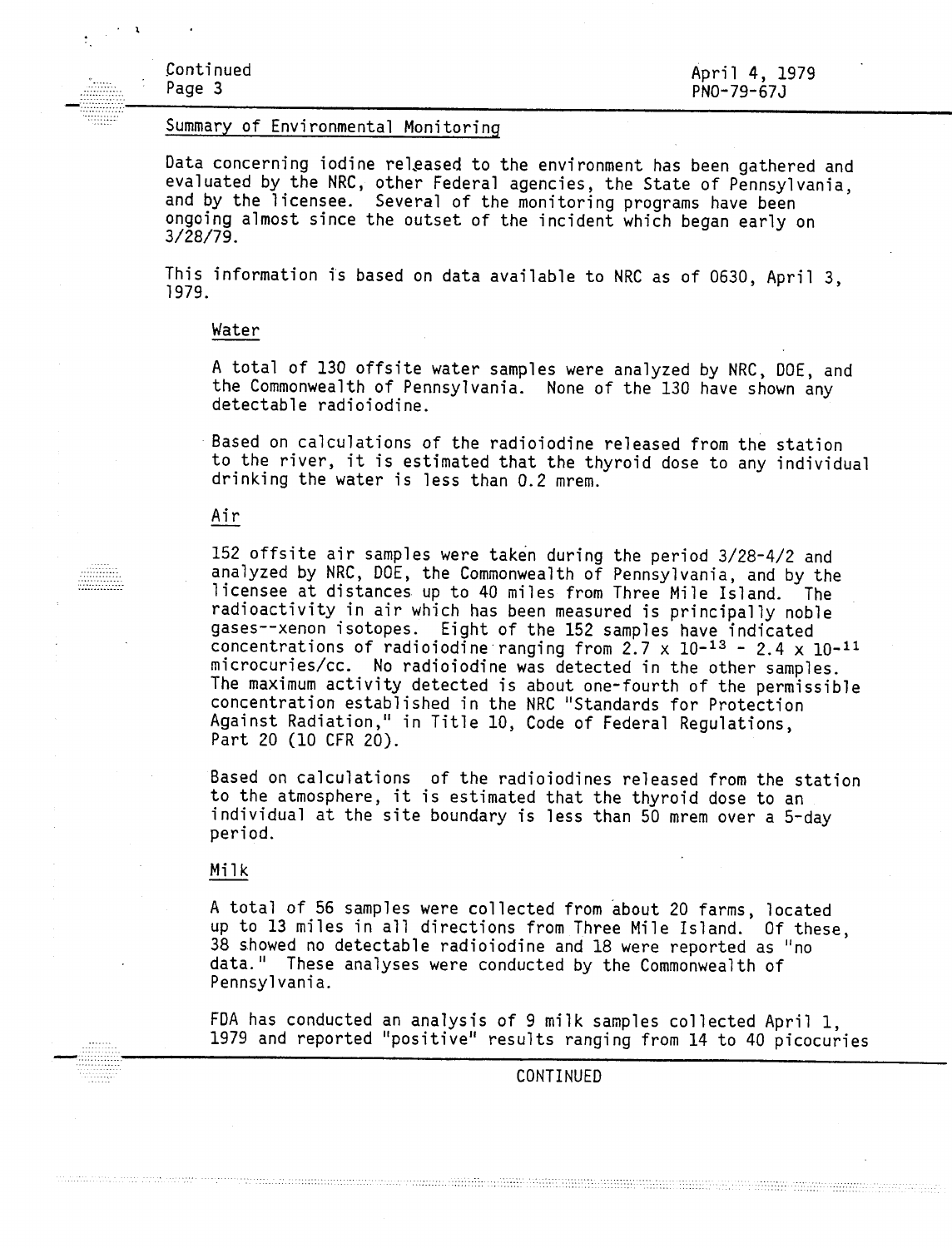of 1-131 per liter of milk. A sample of goat's milk, collected on March 30, 1979, contained 41 picocuries per liter. By comparison, the U.S. Department Of Health, Education and Welfare recommends placing dairy herds on stored feed when 1-131 in milk reaches 12,000 pCi/liter. Local herds are on stored feed because this is not the pasture season.

Based on measurements of the maximum concentration of radioiodine in all milk samples, the thyroid dose to any individual drinking milk is less than 0.5 mrem/day.

#### Vegetation

One hundred seventy-one vegetation samples have been collected and<br>analyzed by DOE, NRC, and the Commonwealth of Pennsylvania. None analyzed by DOE, NRC, and the Commonwealth of Pennsylvania. showed any detectable radioiodine. These samples were taken at various locations within 2 miles of the site.

#### Soil

One hundred forty-seven soil samples were collected and analyzed by NRC and DOE. None showed any detectable radioiodine.

# Inventory of Iodine in Plant

The greatest quantity of iodine in the plant is contained in the core and the coolant. The following table shows the inventory as of 0001 on 4/3/79.

|         | $\mathsf{Core}^\star$ | Coolant <sup>**</sup> |  |
|---------|-----------------------|-----------------------|--|
| $I-131$ | $49 \times 10^6$ Ci   | $3.2 \times 10^6$ Ci  |  |
| $I-133$ | $2.1 \times 10^6$ Ci  | $0.12 \times 10^6$ Ci |  |

\*Based on computer projections of Penn State University \*\*Based on primary coolant analysis decayed to the above date and time

A small source of iodine is from the industrial waste treatment system (IWTS) which presently contains 272,000 gallons of water having an iodine content as follows:

| $I-131$   | 0.234 Ci   |  |
|-----------|------------|--|
| $I - 133$ | 0.00087 Ci |  |

**TOTAL** 0.23487 Ci

As of 2400 on 4/2/79, there were approximately 240,000 gallons of liquid in the IWTS with approximately 280,000 gallons of available storage

CONTINUED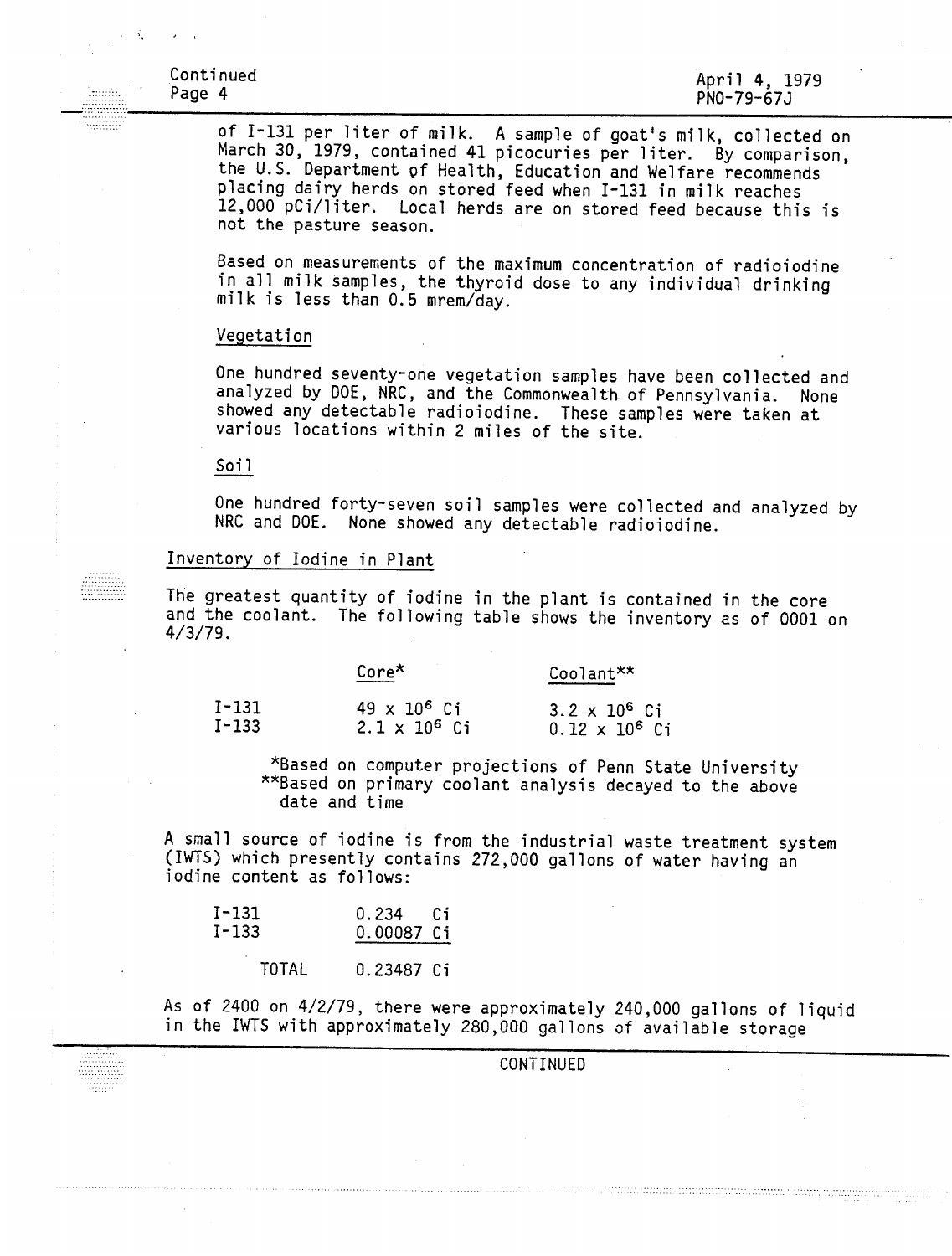Continued<br>Page 5 Page 5 \_ ------------------------------------- April 4, 1979 PNO-79-67J

space. Currently, the turbine building sump is filling at a rate of approximately 30 gpm; however, over the last 3-day period the liquid has accumulated in the system at an average rate of 143 gpm. At the later accumulation rate, the IWTS would overflow at approximately 11:00 am on April 4, 1979 unless other action is taken. Efforts are underway by the licensee to obtain state approval for discharge.

The maximum concentration of radioiodine in the IWTS was  $1.5 \times 10^{-3}$   $\mu$ Ci/ml at 1000, March 31, 1979. That value has steadily decreased since tha<br>time Ac ef 1600 Annil 0 1070 time. As of 1600, April 2, 1979, radioiodine concentration in the IWT $\sim$  4.2  $\times$  10–5  $\sim$  6.4.1 at the  $\sim$ was 4.2 x 10-<sup>5</sup>  $\mu$ Ci/ml which, when diluted in the plant discharge water, would be about  $1/3$  off the technical specification limit of  $3 \times 10^{-7}$ microcuries per milliliter at the plant discharge.

### Other Information

The attached table of collective doses was prepared by a joint NRC/HEW/EPA study group.

Contact: DThompson, IE x28487 NCMoseley, IE x28160

| Distribution:                                                     | Transmitted H St $8\sqrt{8}$ -Am              |                                                               |
|-------------------------------------------------------------------|-----------------------------------------------|---------------------------------------------------------------|
| Chairman Hendrie<br>Commissioner Kennedy<br>Commissioner Gilinsky | Commissioner Bradford<br>Commissioner Ahearne | S. J. Chilk, SECY<br>C. C. Kammerer, CA<br>(For Distribution) |
| Transmitted: MNBB 8:39<br>$\mathbf{U}$ $\mathbf{V}$ $\mathbf{C}$  | P. Bldg $9.00$                                | J. G. Davis, IE                                               |

. V. Gossick, EDO H. l. Ornstein, EDO J. J. Fouchard, PA N. M. Haller, MPA R. G. Ryan, OSP H. K. Shapar, ElD

H. R. Denton, NRR R. C. DeYoung, NRR R. J. Mattson, NRR V. Stello, NRR R. S. Boyd, NRR SS 81 dg *t:BtJ* W. J. Dircks, NMSS

*a.* G. Davis, IE<br> *Region I*<br> *Region II <i>45<sup>-45*</sup> Region III<br>Region IV Region V (MAIL) J. J. Cummings, OIA R. Minogue, SD

White House Situation Room  $/0.20$ **Handcarry** EPA  $\frac{11 \cdot 20}{20}$  $FDA/BRH$   $Q:10$   $\rho A$ DOE/EOC  $\overline{18}$   $\overline{30}$ FAA UANdcaeey  $BRP$  /2,50Am DCPA LioOPM

IMMEDIATE

PRELIMINARY NOTIFICATION